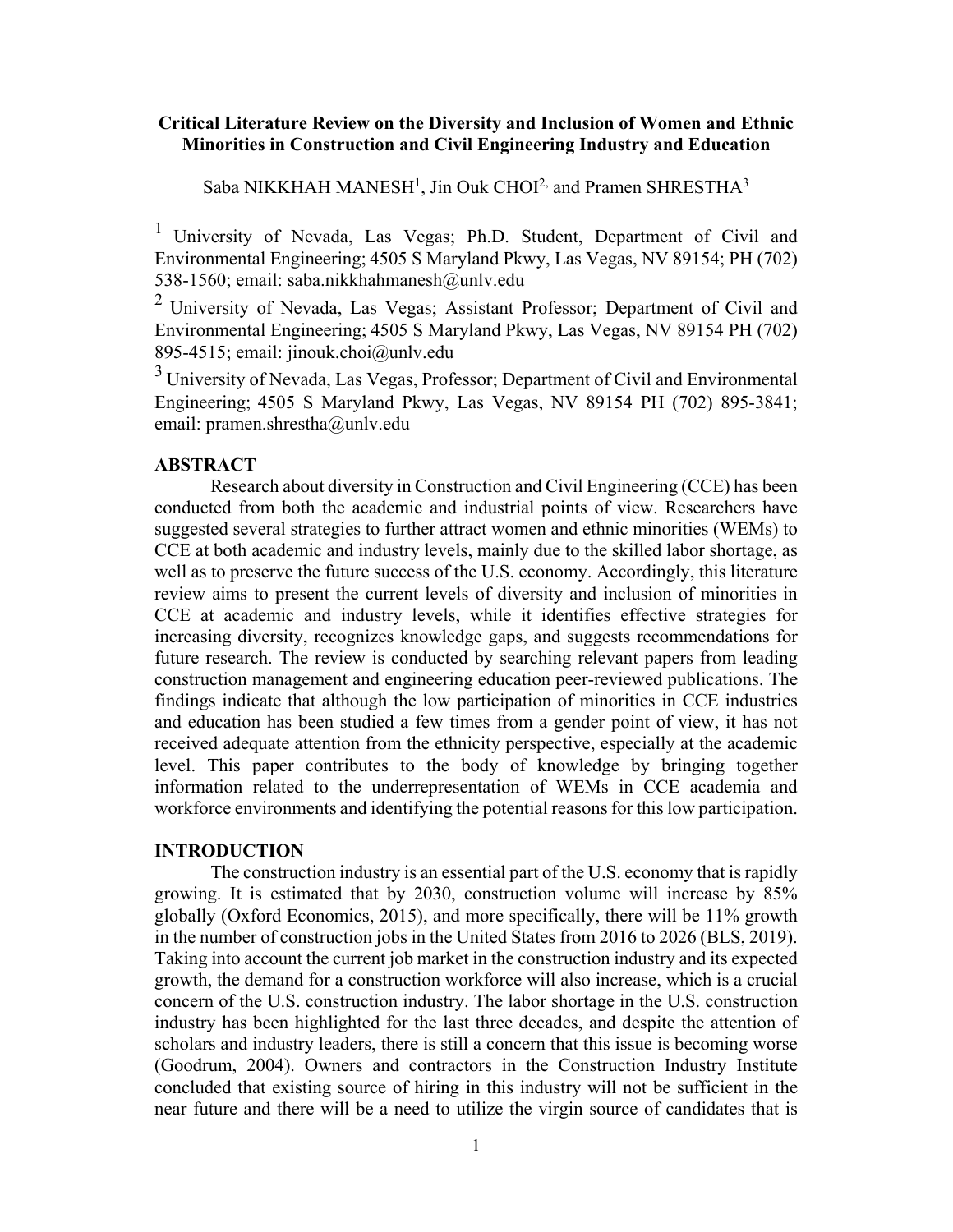women and people of color to meet the construction industry workforce demand (Construction Industry Institute, 2015). Nevertheless, in 2015 women comprised only 9% of the total construction workforce (BLS, 2017) and in 2018 their share increased very slightly to 9.9% of total employment in construction (BLS, 2018). These statistics clearly indicate that women have been substantially underrepresented in construction workforce relative to their share of total employment (equal to 46.8% in 2015 and 46.9% in 2018). However, in 2018, Hispanics comprised 30.7% of the total construction workforce almost the double of their share of total employment (equal to 17.3%). However, African Americans comprised 6.2% of the construction workforce nearly half of their share of total employment equal to 12.3% (BLS, 2018). One strategy to meet this demand is to utilize all available labor resources, including women and ethnic minorities (WEMs), who are currently underrepresented in the construction workforce. Diversifying the construction workforce will not only help the industry to meet its demand, but is also an effective strategy to ensure the economic growth of the nation. However, diversifying the engineering workforce requires systematic improvements across all levels of education, which means high school to college, college to graduate school, and schools to the workforce, because women and racial minorities are the main proportion of this *leaky pipeline* of transition (Clewell, Anderson, & Thorpe, 1992).

While some previous studies highlighted the barriers WEMs face in the construction industry, other studies were conducted on recruitment and retention of students, including WEMs, in construction and civil engineering programs. Nevertheless, there is still a low interest among these students in construction-related programs and occupations. Therefore, the main goal of this paper is to present a comprehensive review of the literature on diversity in the both the civil engineering and construction workforce, as well as in education, to determine potential reasons for the ongoing underrepresentation of WEMs in these areas

# **RESEARCH METHODOLOGY**

In order to reach the objective of the study, a holistic literature review was conducted. The *Journal of Professional Issues in Engineering Education and Practice*, *International Journal of Construction Education and Research, Journal of Construction Engineering and Management*, and *Construction Research Congress (CRC) conference proceedings* were the main concentrations for collecting information. The main reason for this selection was that the mentioned journals have more studies on WEMs in CCE comparing to other journals and will let cover most of the studies in the limited number of pages for this paper. Therefore, literature for the purpose of the study was grouped in three categories: (1) WEM high school students in CCE programs; (2) WMM college undergrad/grad students in CCE programs; (3) WEMs in the CCE workforce.

## **RESULTS - LITERATURE REVIEW CCE High School Students**

Schools are the primary source of social institutions shaping gender-appropriate behaviors, interests, and feeling of inclusion, regardless of a student's race and/or gender. Moreover, diversity and inclusion is essential in engineering education because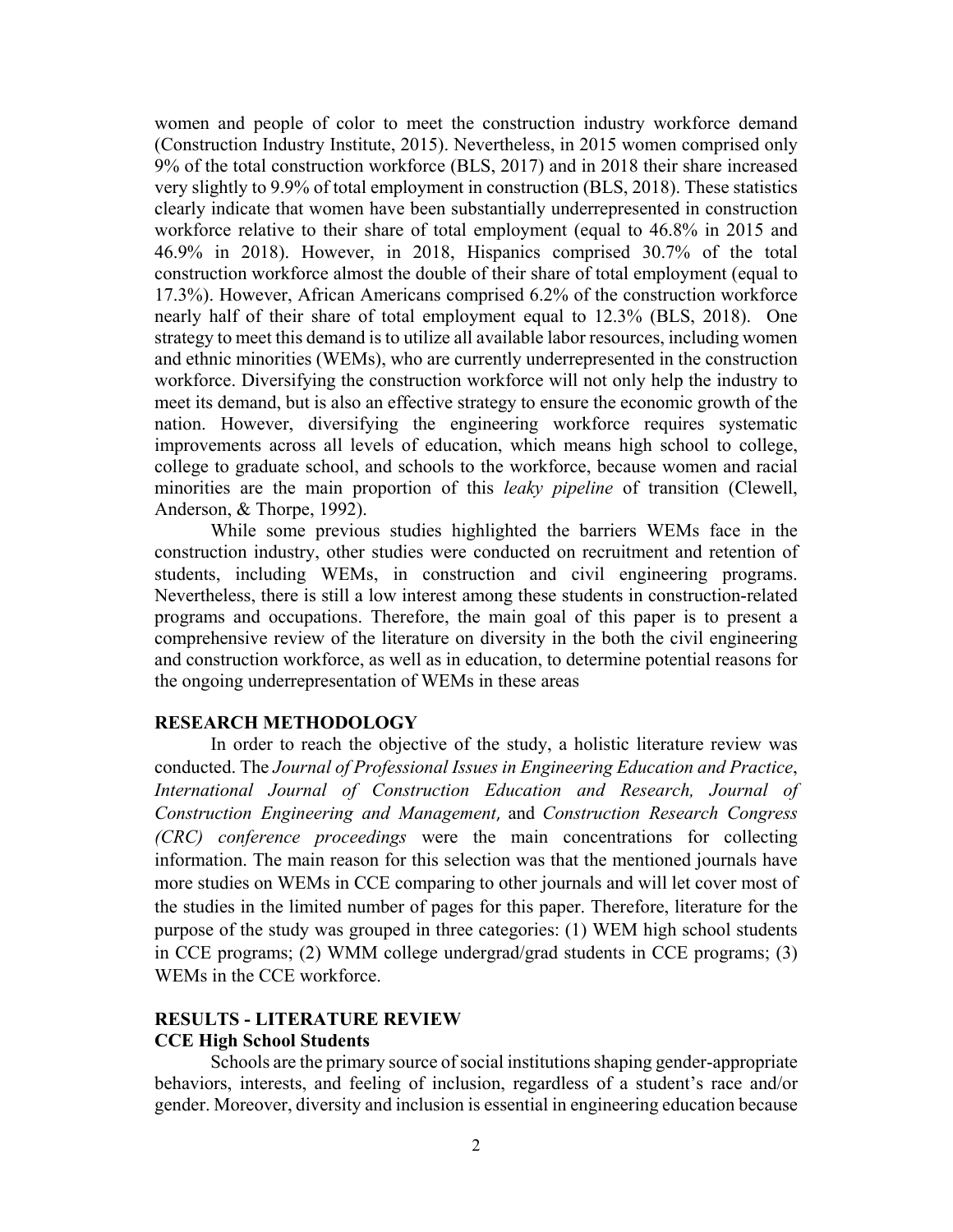the lack of gender diversity in engineering reduces creativity and will negatively affect all students (Smith, Parr, Woods, Bauer, & Abraham, 2010). However, studies have indicated that the perception of the construction industry among students is not at all satisfying. Moore and Gloeckner (2007) interviewed a group of 24 female construction management (CM) high school students, and they found that the high school educational climate was the most negatively influential factor, with only one out of these 24 students enrolling in a CM program immediately after high school.

Other major factors discouraging students from opting for CCE programs and occupations have been studied in numerous research studies. Both male and female high school students have reported salary, promotion opportunities, working conditions and long-term learning as the most important factors impacting their career decisions for the construction industry (Chileshe & Haupt, 2010). More specifically, female students' perceptions of the construction industry (i.e., dirty, physically demanding, manly, and sexist), and lack of understanding about the construction industry and job opportunities, as well as culture and stereotypes are the most frequent reasons given that prevent female students from enrolling in construction management programs. Moreover, school-age girls indicated their reservations about construction careers that dealt with the social working conditions in the male-dominated environment and the physically demanding nature of construction jobs (Chileshe & Haupt, 2010).

Family roles in influencing female and male students to pursue a career or academic major has also been investigated through some studies. Based on the results of one study on high school junior and senior students in Houston, it was found that only 29% of the students' families responded "yes" to agree with their children pursuing a career in the construction industry (Bilbo et al., 2009). However, students with a close family member in the construction industry are more willing to pursue similar goals (Shields & Kisi, 2011). The high school students chose the construction career independent of their belief that employment is easily obtained in the construction sector (Kisi et al. 2011). In addition, "family disapproval" was one of the main factors discouraging Hispanic 11<sup>th</sup> grade high school students from pursuing a construction career. In addition, low wages and dangerous and dirty working conditions were other barriers discouraging Hispanic students (Escamilla et al., 2016).

Factors positively influencing high school students towards a CM program are not very different between female and male students. However, some factors are more powerful in attracting female students including internships, field trips to job sites, having a father in the industry, community services, and a father taking daughter to work, which might be a "silver bullet" in attracting females to the construction industry. On the contrary to the aforementioned influential factors, advertising, high school counselors, mentoring programs, female role models, having a mother in the industry, and a mother taking a student to work are less effective in influencing students of both genders (Lopez et al., 2011).Therefore, the role of the family in influencing children, especially females and racial minorities is undeniable.

Besides the negative perception of high school students toward the construction industry, many studies have criticized the ineffectiveness of high school counselors and teachers. High school counselors have the lowest influence on the career choice of students in construction programs, and teachers deem the construction industry as a career more compatible for people with low education levels, which further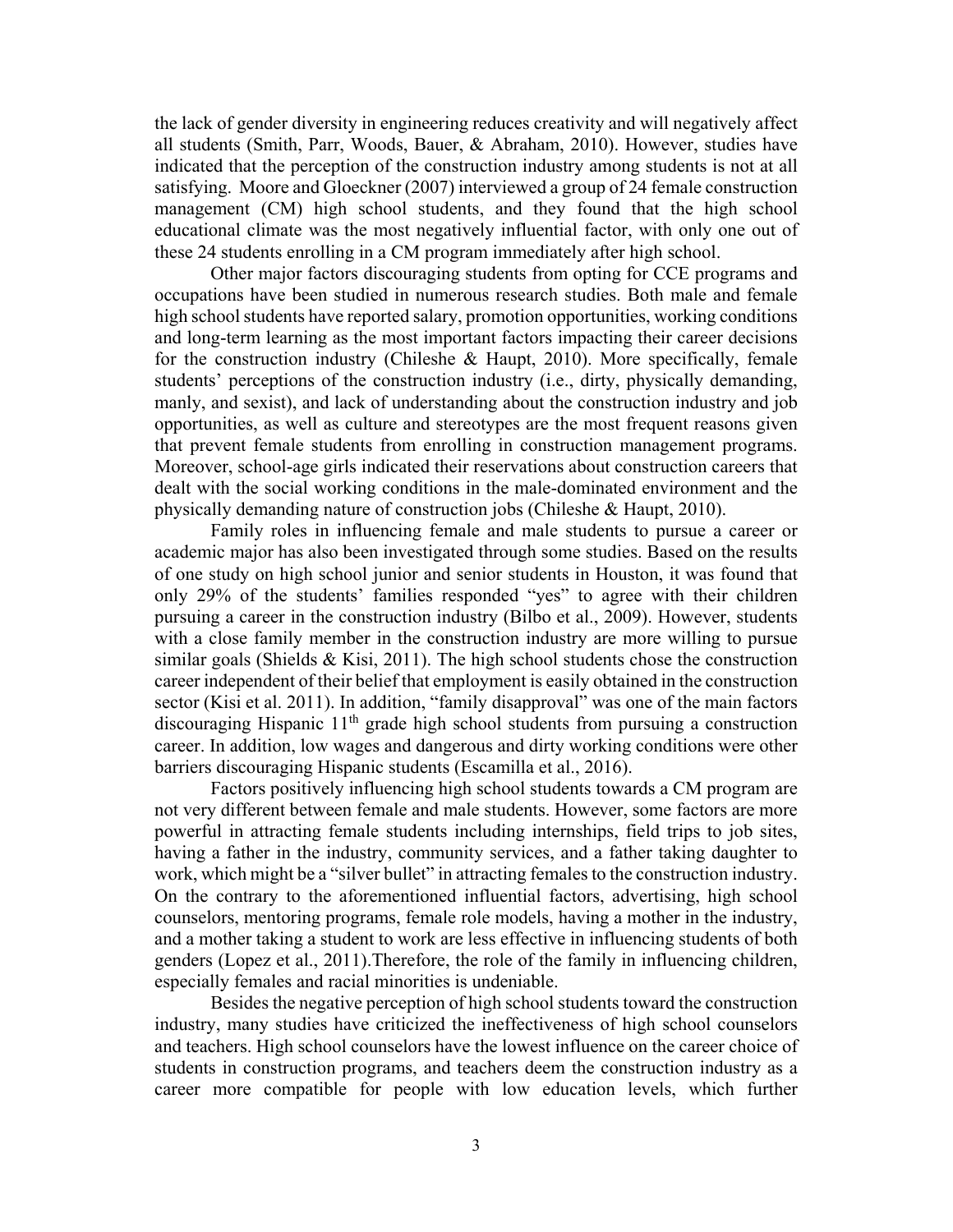discourages students from pursuing a college degree or career in this industry (Koch, 2007). Although high school counselors and teachers are ineffective on the career choices of students in construction, female students are more influenced by them, yet insignificant (Chileshe & Haupt, 2010). Francis and Prosser (2012) investigated the role of high school counselors in attracting students to construction professions and found out that most counselors did not have knowledge of the construction industry, and more importantly they exhibited a gender bias by directing more male students to construction occupations than female students. Surprisingly, students who transferred into a CM program indicated that they did not previously know there was a CM program, which further proves the poor performance of high school counselors (Oo et al., 2018). In addition, lack of knowledge among high school teachers and counselors related to construction careers was also a contributing factor preventing Hispanic students from getting accurate information about the construction industry and related opportunities (Escamilla et al., 2016).

#### **CCE College Grad/Undergrad Students**

 Exposure to CCE is the essential component to recruit and retain students into CCE programs. Universities can lead this exposure by providing on-campus activities and events like an engineering or construction career day, a high school science fair on campus, and/or open-house activities on campus. Exposing female students to CM programs early, providing sufficient career counseling, encouraging female students to take more science courses, and providing a gender-inclusive learning environment can all help to attract and retain female students in construction practices (Adogbo et al., 2015). The College of Engineering at Purdue and the University of Texas at Austin have strong programs to attract women engineering students, which allow high school students to explore educational and career opportunities. High school students benefit from meeting with industry professionals to discuss their options (Menches & Abraham, 2007). Interestingly, Ohland et al. (2015) have found that the retention of students in civil engineering (CE) varies by race and not by gender. Although Asian and Hispanic male students choose CE less frequently than other races, they exhibit higher graduation rates. Conversely, Black students of both genders are underrepresented in both choosing CE and finishing the degree. In addition, Asian, Hispanic and White CE students who leave a CE major will get replaced by students transferring to a CE program, but this is not true among Black students. Nevertheless, the high retention rate of CE programs does not mean the success of any sub-population of students. In addition, career outcome expectations are significantly different between female and male civil engineering students (Shealy et al., 2016). Female students are more concerned with addressing societal issues, and are more likely to consider helping people as a career outcome incentive (Bielefeldt, 2014). Therefore, promoting and making a clear connection between civil engineering and how it can address societal issues such as water supply, environmental degradation, poverty, and disease could empower the interest of female students to consider civil engineering as a future career (Shealy et al., 2016). This strategy was utilized in the Department of Civil and Environmental Engineering at Rowan University. Revisions in the curriculum of the program by assigning case studies and movies related to social issues and learning about ancient societies and how they used engineering effectively, have improved diversity and inclusion in the department (Hartman et al., 2019).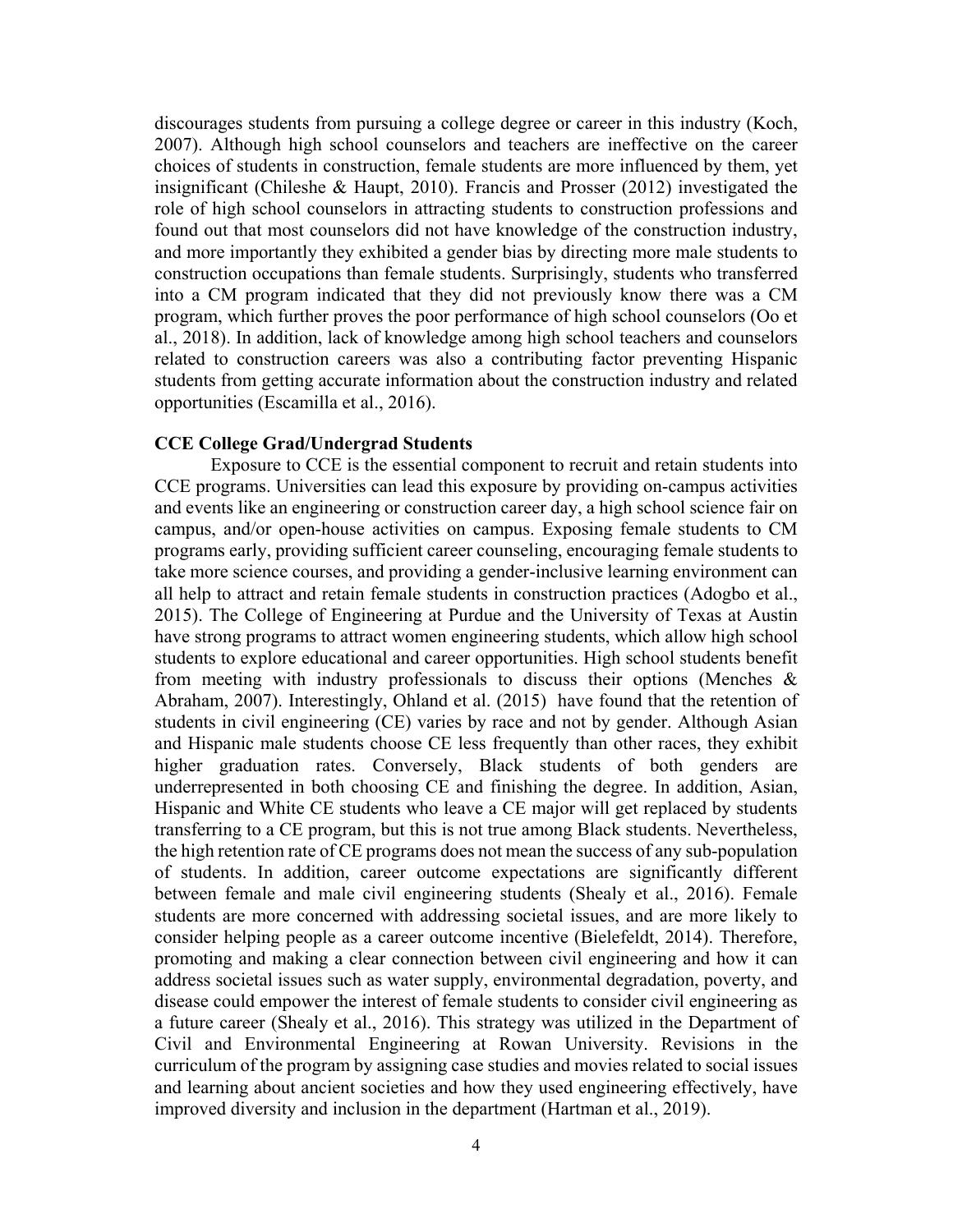However, those students who are already in CCE majors have reported the positive factors influencing them. The most influential factors for choosing a major in CCE among freshman students were the people around the students, university-related attributes (such as financial opportunities and reputation), and image of the construction industry in the country of the students' residence. In contrast, student attitude, personal interest in the major, and high school performance were the least influential factors (Durdyev & Ihtiyar, 2019). Although fewer female students enroll in undergraduate construction management programs, they exhibit a statistically higher motivation level than male students. In addition, these female students are highly confident in their educational abilities and are determined to finish their programs successfully (Escamilla et al., 2016). There are many ways to increase the numbers of students, especially WEMs, that choose CCE majors. Conducting summer camp programs to attract potential high school students to construction management programs and careers, similar to the efforts of several university programs like Auburn University and the University of Florida, can be implemented (Elliott et al., 2016). Another strategy to increase the enrollment and retention of female students in civil engineering and construction programs is recruiting more female faculty members. The idea behind this strategy is that women faculty members can be role models for female students and positively affect their perceptions (Asadi, Akhavian, & Behzadan, 2016).

As discussed, most of the efforts to recruit female and other students to construction programs have happened at the college level. However, the sooner actions are taken to attract students, the more satisfying the results will be. Interestingly, women who became interested in construction during childhood, high school, and college were more satisfied with the construction industry, compared to women initiating interest post-college (Morello et al., 2018). The Architecture, Construction, Engineering (ACE) mentor program is one of the main and most efficient non-profit organizations helping and guiding high school students to pursue careers in construction, offering internship opportunities and encouraging higher education. In 2018, the ACE mentor program hosted 9,663 students in 36 states, including 61% minority and underserved students and 34% females. The ACE mentor program pays specific attention to reflect diversity by recruiting women and minority mentors as role models. The results of this program are very satisfying, indicating that almost 75% of ACE seniors entered college in construction-related majors or skilled craft programs. This program has also been very rewarding in increasing diversity. The annual report of the ACE mentor program shows that the percentages of Hispanic and African-American students entering college in architecture and civil engineering are more than double the national rates in the comparable fields (ACE Mentor Program, 2018).

### **CCE Workforce**

The underrepresentation of WEMs in construction professions may be due to the industry's history of being conflict dominated and full of discrimination against women. The underrepresentation of women in construction professions is evident by their share (equal to 2.6%), which unfortunately, has not changed from 1983 to 2010 (Bigelow et al., 2015). Similarly, the share of women in the building trades has remained around 3% (Moir et al., 2011). Besides the low share of women, there are some major carrier barriers they face in these professions, further discouraging them, including: sexual abuse; fewer promotion opportunities; inequality in task assignments,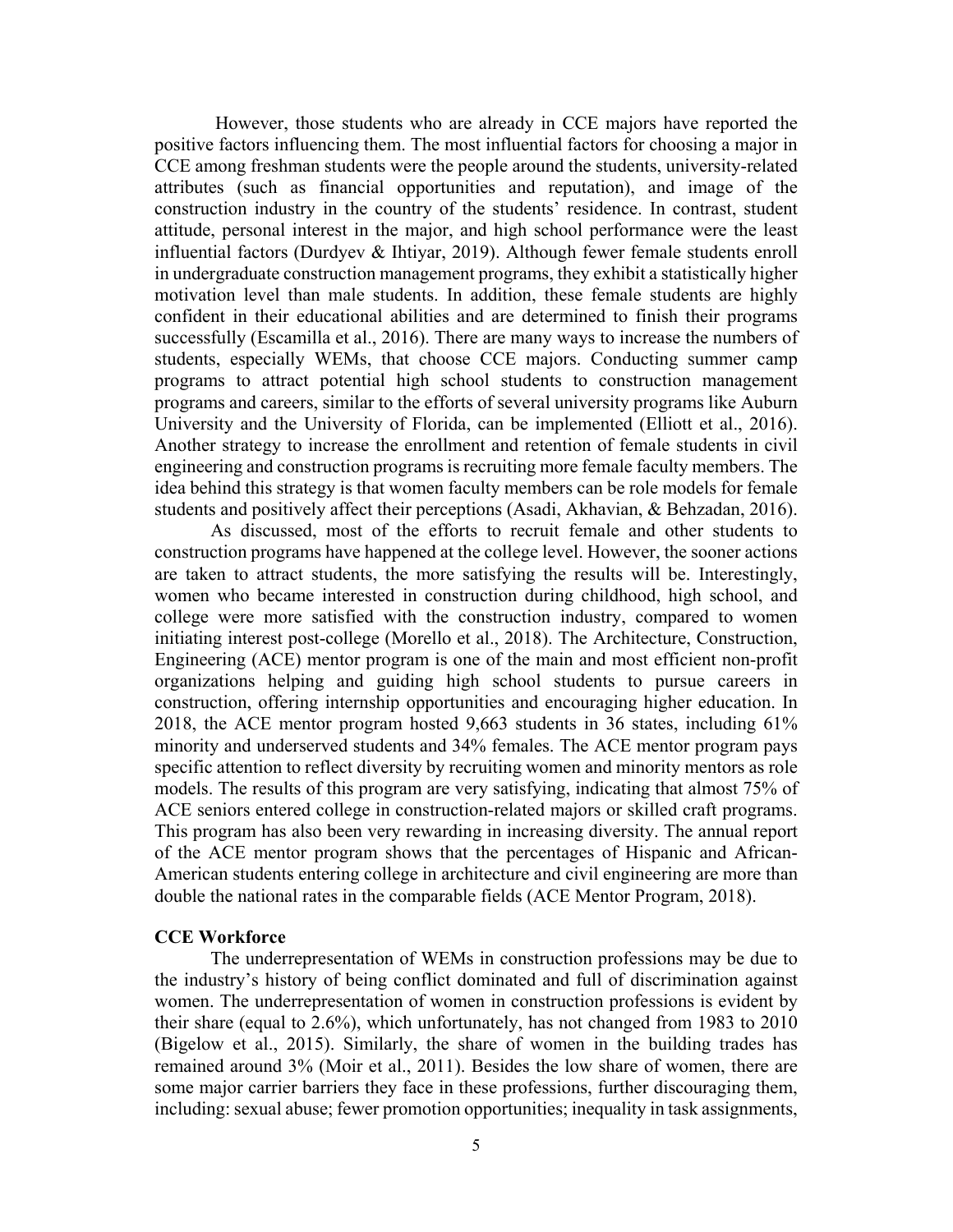in a way that women are excluded from site-work and mainly assigned office-work; discrimination in recruiting and hiring; socialization problems with co-workers; and double standards for performance evaluations (Infante-Perea et al., 2016; Azhar & Griffin, 2014; Abdullah et al., 2013). Studies on the challenges women encounter in construction occupations are ample and they mostly indicate the same barriers women have gone through over time. Further, the male-dominated culture and gender clichés in the construction industry have not changed desirably. In academia, female faculty members are less satisfied, compared to their male colleagues, with how they fit in their departments. Female faculty reported fewer opportunities, a sense of exclusion from informal social gatherings, and less support from their institutions while on a tenure track (Jones, 2010).

In contrast to the number of studies on women in the construction industry, very few studies have concentrated on the issues of ethnic minorities. However, considering that Hispanics constitute the major portion of the U.S. construction workforce, some studies were conducted on their issues. The annual share of Hispanic workers has increased continuously, and they represent the majority of the construction workforce in some states, including New Mexico, Arizona, and Nevada (54.2%, 43.2%, and 39.7%, respectively) (United States Census Bureau, 2011). It is estimated that Hispanics will soon comprise the majority of the construction workforce in other states as well in order to meet the demands of the industry. Nevertheless, they continue to have problems in the industry. Cultural and language barriers are two of the main issues leading to a higher rate of injury among Hispanic workers (Al-Bayati & Abudayyeh 2016). Safety training for these types of workers should be provided in their own language to be more effective (Menzel and Shrestha, 2012). Most of the Hispanic construction workers preferred not to speak out about safety issues in the construction site in the fear that they can loos the job (Shrestha and Menzel, 2014). In addition, since Hispanic workers have relatively lower educational levels, they mainly work in lowerpaying jobs, including construction laborers, carpenters, and painters. Nevertheless, even when controlling for occupation (carpenter and painter), years of work experience, educational level, and geographic location, Hispanics still earn lower wages, compared to their white non-Hispanic counterparts, which is proof of racial discrimination (Goodrum, 2004). Additionally, African Americans in the construction industry constitute a lower share than their Hispanic counterparts, and they generally are the least in number in the contruction workforce (Choi et al., 2018). Nevertheless, the barriers African American workers have in the industry have not yet been studied.

### **CONCLUSION AND RECOMMENDATIONS**

This paper provided a holistic literature review on the diversity and inclusion of Women and Ethnic Minorities and provided useful insight into the ongoing underrepresentation of minority groups in CCE education and workforce. Although previous scholars have studied the underrepresentation of female students, both at high school and college levels, and gave some useful strategies to attract female students to CCE programs, there is still much room for improvement. On the contrary, very few studies addressed the barriers that racial minority groups face in the workforce or academia. It should be noted that although scholars gave ample attention to increasing the share of women in CCE programs and the workforce, racial minorities, such as Hispanics and African Americans, have not received enough attention.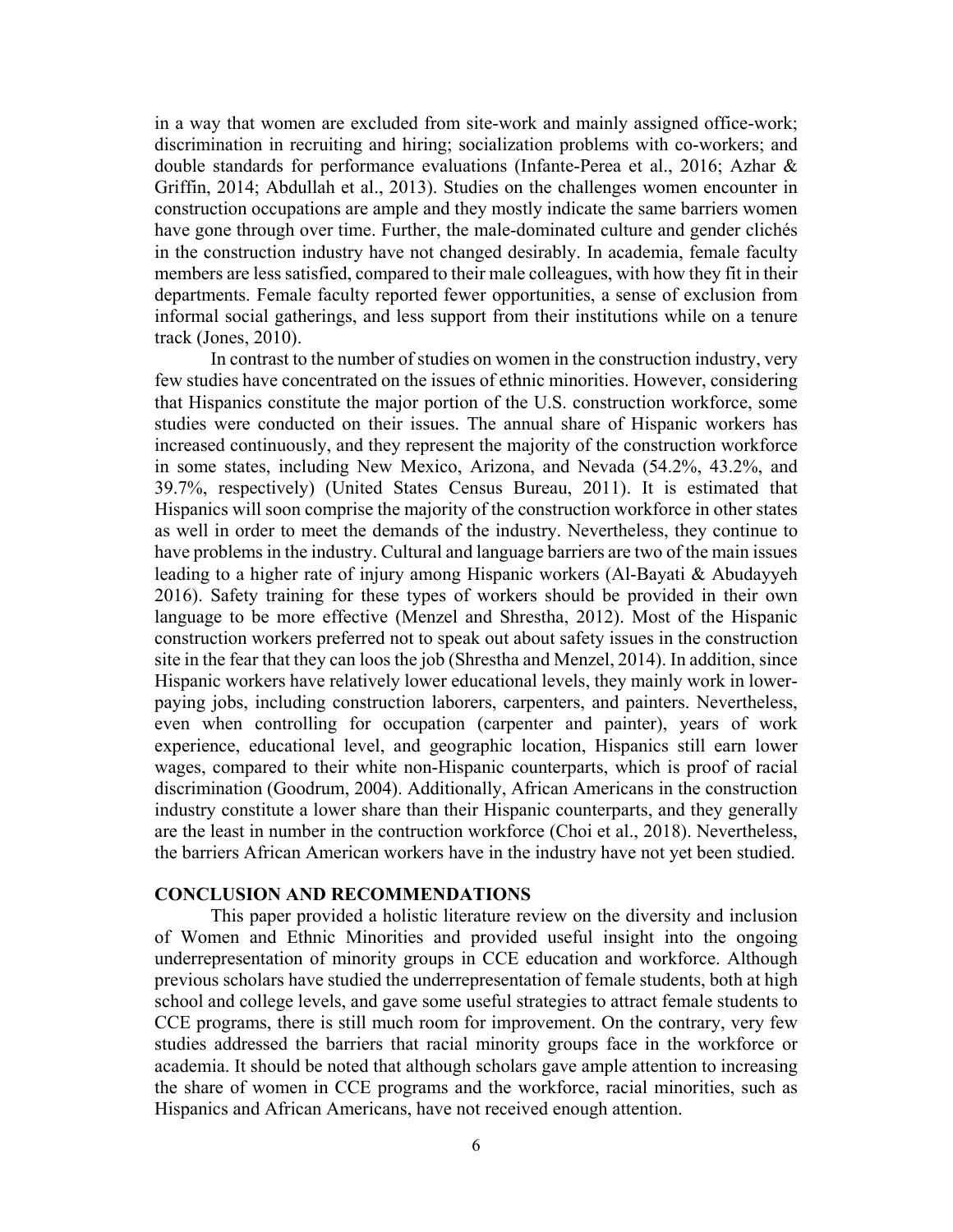Although personal interest is a major factor shaping students' future career interests and educational goals, family as well as high school teachers and counselors play major roles in keeping students already in CCE programs encouraged. To improve the enrollment of WEMs, to construction programs, universities have to take the leading role by educating high school counselors about opportunities for women, inviting students and counselors to construction sites, and partnering with institutions like Society of Women Engineers (SWE). Informing high school counselors about the strengths of civil engineering by providing information about the possible job opportunities and current salary levels can also help counselors to better understand and explain civil engineering to prospective students. However, to meet the demand of the industry with qualified and highly-skilled labors and employers, these strategies need to be implemented more frequently and nationwide. Only when most high schools have plans to educate their academic and career counselors with updated information about construction occupation opportunities, can practitioners expect a change in the attitudes and perceptions of high school students, specifically WEMs. Providing some information, perhaps in the form of handouts, about opportunities in CCE programs and jobs to the families of WEMs could be useful to help them guide their children regarding career and an academic major decision. At the college level, whether associate, bachelor, or graduate degree, universities need to take the role in informing students by inviting industry experts to campus, providing more job fairs, and including courses that are more relevant to societal issues, which can further improve the retention of WEMs and/or attract them to CCE careers in the future.

Unfortunately, WEMs who already gained some education and are working in the industry are facing significant barriers, including the gender and racial wage gaps, fewer promotion opportunities, sexual abuse, gender stereotypes, etc. All of these barriers can discourage WEMs, to the point that they might decide to leave the industry, further exacerbating the labor shortage. Although the Equal Employment Opportunity was established in 1964 to protect U.S. employees from discrimination based on race, color, religion, sex, or national origin in terms of firing, hiring, promotion and wages (*US EEOC Home Page*.), such discrimination against WEMs still exists in the CCE industry. Discrimination against women is not only occurring in industry, but also happening in academia, where women are having problems as female faculty members. This issue can prevent increasing female faculty members as successful female role models for female students.

 Ample studies have investigated the retention and recruitment of women in CCE programs, very few studies have studied the conditions of racial minorities like Hispanics and African Americans at high school and college levels to determine their main barriers, and the ways to attract them to CCE majors. As discussed earlier, there is a need to implement a nation-wide program to educate high school leaders to provide correct and updated information about opportunities in CCE majors and professions. However, the problems of WEMs in the CCE industry are complicated and more effort is required to close the gender and race gap. Finally, to further decrease gender and racial discrimination, there is a need for an association exclusively representing the needs and concerns of women in the industry, and a similar organization for ethnic minority groups.

It is highly recommended to conduct more research to determine the potential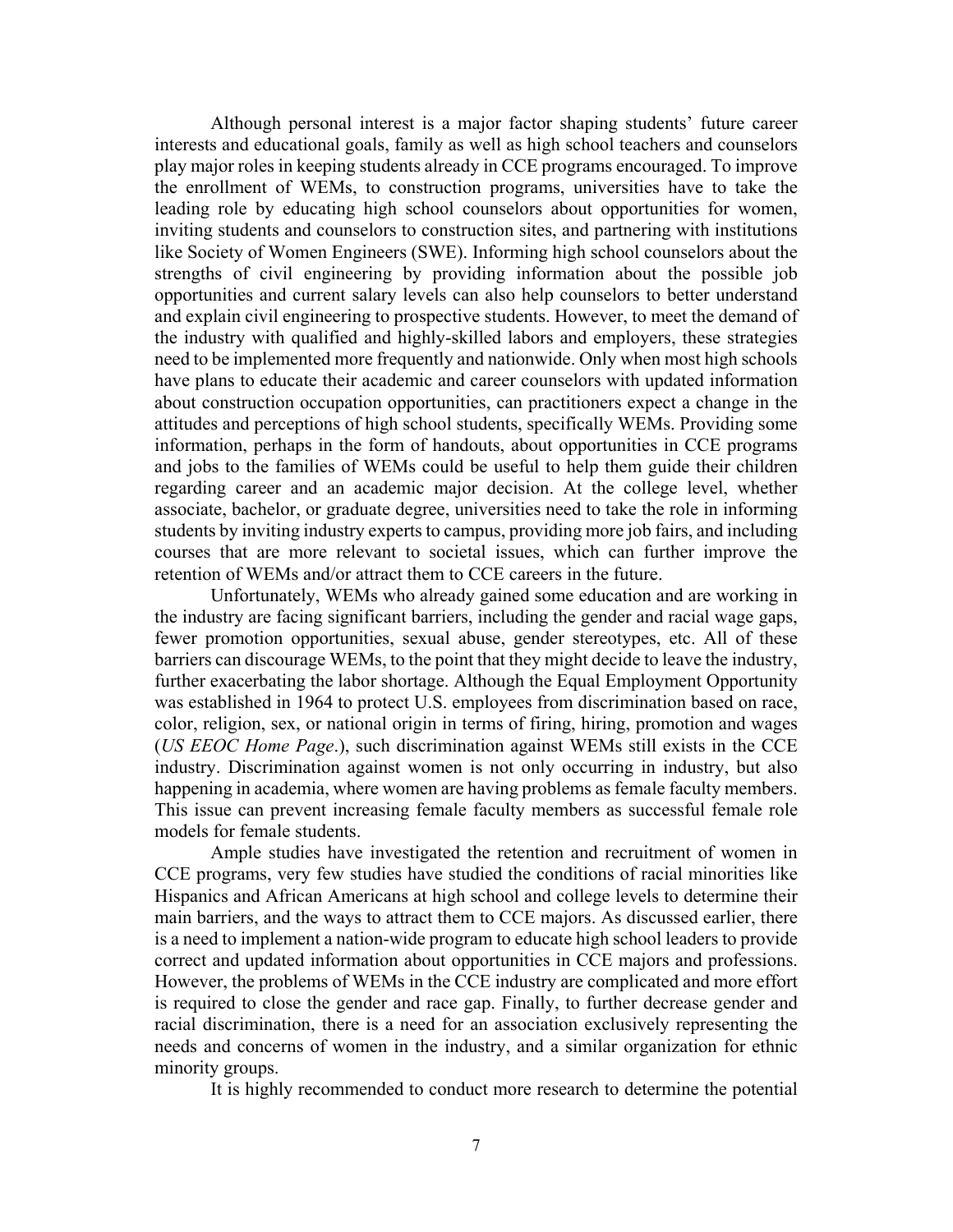reasons for the low participation of Hispanics and African Americans in CCE programs. It is highly possible that there are other contributing factors influencing WEMs' participations that have not been studied yet. Future research can explore other influential factors such as College Campus Climate, WEMs' academic involvement and interactions with faculty and professors and WEMs' self-confidence and selfassessment in their major. After significant influential factors on WEMs are investigated, strategies and approached to improve WMEs' participations can be implemented by educational experts. Nevertheless, it requires effort of most nation's universities to conduct annual surveys to determine the factors and improve WEM's recruitment and retention in future CCE workforce.

# **ACKNOWLEDGMENT**

This research is funded by the National Science Foundation (NSF) under Grant No. 1733644. Any views and opinion expressed in this paper are those of the authors and do not necessarily reflect the views of the NSF.

# **REFERENCES**

- ACE Mentor Program. (2018). *ACE Mentor Program Yearbook 2018*. Retrieved from https://www.acementor.org/files/6015/3617/3378/2018-ACE-Yearbook.pdf
- Adogbo, K., Ibrahim, A. D., & Ibrahim, Y. M. (2015). Development of a Framework for Attracting and Retaining Women in Construction Practice. *Journal of Construction in Developing Countries*, *20*(1).
- Al-Bayati, A. J., & Abudayyeh, O. (2016). Safety Challenges in the U.S. Construction Industry: The Hispanic Workforce Perspective. *Construction Research Congress 2016*, 2967–2971.
- Asadi, E., Akhavian, R., & Behzadan, A. H. (2016). Women in Construction Workshop: Outreach to Female Students from Developing Countries. *Construction Research Congress 2016*, 130–139.
- Bielefeldt, A. (2006). Attracting women to engineering that serves developing communities. *2006 American Society for Engineering Education National Conference Proceedings*. Washington.
- Bielefeldt, A. R. (2014). Global Interests among First-Year Civil and Environmental Engineering Students. *Journal of Professional Issues in Engineering Education and Practice*, *140*(2).
- Bigelow, B. F., Bilbo, D., Mathew, M., Ritter, L., & Elliott, J. W. (2015). Identifying the Most Effective Factors in Attracting Female Undergraduate Students to Construction Management. *International Journal of Construction Education and Research*, *11*(3), 179–195.
- Bilbo, D., Lavy, S., Myres, D. J., & Waseem, M. (2009). Sources of high school juniors' and seniors' perceptions of the construction industry. *Journal of the American Institute of Constructors*, *33*(2), 3–10.
- BLS. (2019). Occupational Outlook Handbook. Retrieved March 21, 2019, from Bureau of Labor Statistics website:

https://www.bls.gov/ooh/management/construction-managers.htm

BLS. (2017). Women in the labor force: a databook (Report 1065). Retrieved October 9, 2019, from https://www.bls.gov/opub/reports/womensdatabook/2016/home.htm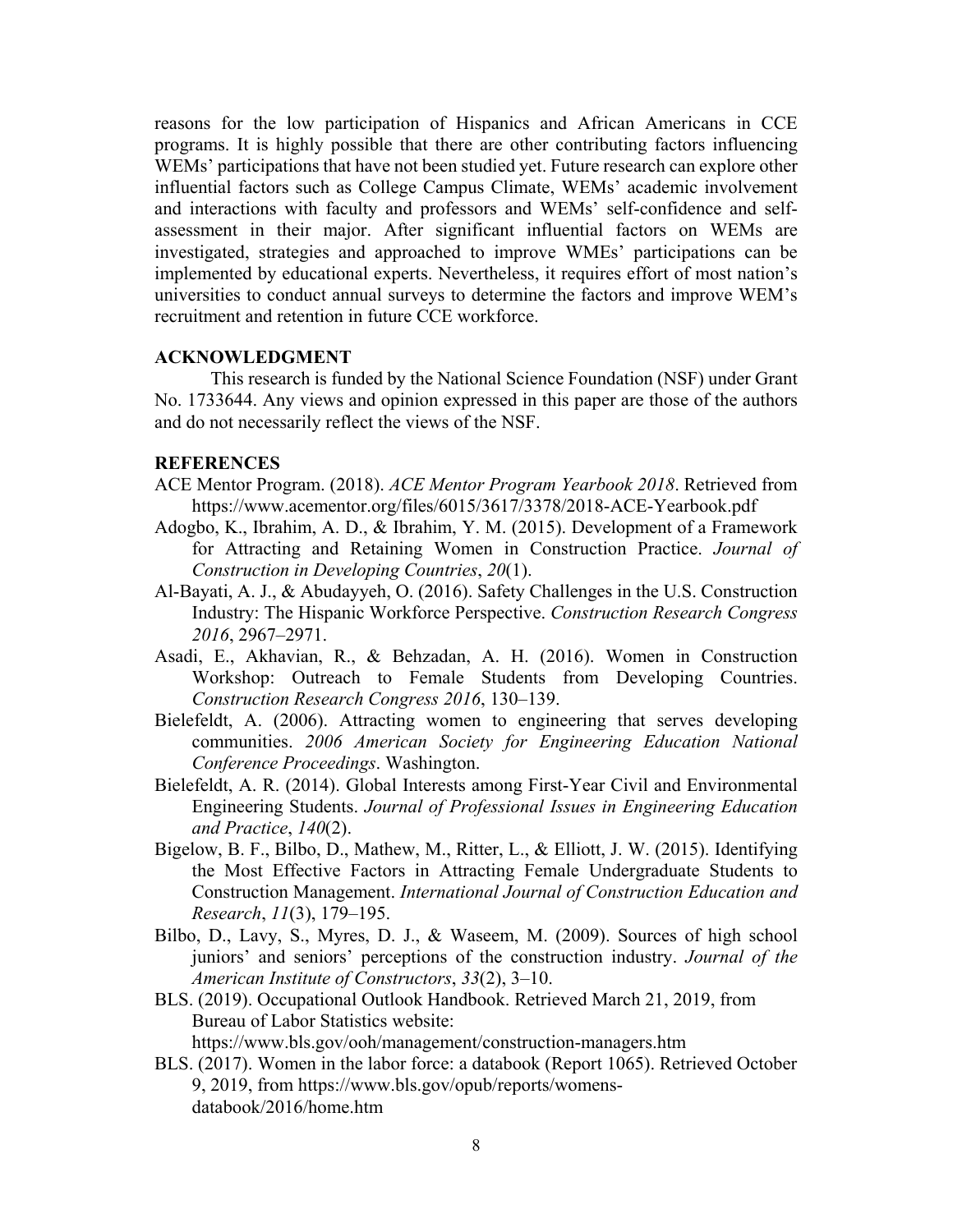BLS. (2018). Labor Force Statistics from the Current Population Survey. Retrieved from https://www.bls.gov/cps/cpsaat18.htm

- Chileshe, N., & Haupt, T. C. (2010). An empirical analysis of factors impacting career decisions in South African construction industry. *Journal of Engineering, Design and Technology*, *8*(2), 221–239.
- Choi, J. O., Shrestha, P. P., Lim, J., & Shrestha, B. K. (2018). *An Investigation of Construction Workforce Inequalities and Biases in the Architecture, Engineering, and Construction (AEC) Industry*.
- Clewell, B. C., Anderson, B., & Thorpe, M. E. (1992). *Breaking the barriers : helping female and minority students succeed in mathematics and science*.
- Construction Industry Institute. (2015). *Is There a Demographic Craft Labor Cliff that Will Affect Project Performance?*
- Durdyev, S., & Ihtiyar, A. (2019). Structural Equation Model of Factors Influencing Students to Major in Architecture, Engineering, and Construction. *Journal of Professional Issues in Engineering Education and Practice*, *145*(2).
- Elliott, J. W., Thevenin, M. K., & Lopez del Puerto, C. (2016). Role of Gender and Industry Experience in Construction Management Student Self-efficacy, Motivation, and Planned Behavior. *International Journal of Construction Education and Research*, *12*(1), 3–17.
- Escamilla, E., Ostadalimakhmalbaf, M., & Bigelow, B. F. (2016). Factors Impacting Hispanic High School Students and How to Best Reach Them for the Careers in the Construction Industry. *International Journal of Construction Education and Research*, *12*(2), 82–98.
- Fielden, S. L., Davidson, M. J., Gale, A. W., & Davey, C. L. (2000). Women in construction: the untapped resource. *Construction Management and Economics*, *18*(1), 113–121.
- Francis, V., & Prosser, A. (2012). Does Vocational Guidance Become Gendered When Discussing Construction? *Journal of Construction Economics and Building - Conference Series*, *1*(1).
- Goodrum, P. M. (2004). Hispanic and Non-Hispanic Wage Differentials: Implications for United States Construction Industry. *Journal of Construction Engineering and Management*, *130*(4), 552–559.
- Hartman, H., Forin, T., Sukumaran, B., Farrell, S., Bhavsar, P., Jahan, K., Macey, D. (2019). Strategies for Improving Diversity and Inclusion in an Engineering Department. *Journal of Professional Issues in Engineering Education and Practice*, *145*(2).
- Infante-Perea, M., Román-Onsalo, M., & Navarro-Astor, E. (2016). *Perceived Career Barriers for Future Female and Male Spanish Building Engineers: Case of Occupations Related to Work on Site*.
- Jones, J. (2010). Closing the Gender Gap. *Civil Engineering Magazine Archive*, *80*(7), 60–63.
- Kisi, K.P., Shields, D.R., and Shrestha, P.P. (2011). Factors influencing high school studetns to pursue a constructin baccaluareate. *47th ASC Annual Internatinal Conference Proceedings,*Omaha, NE.,
- Koch, D. C. (2007). Experiences and relationships that influence construction management students' career choice. *3rd Annual Proceedings of the Associated*